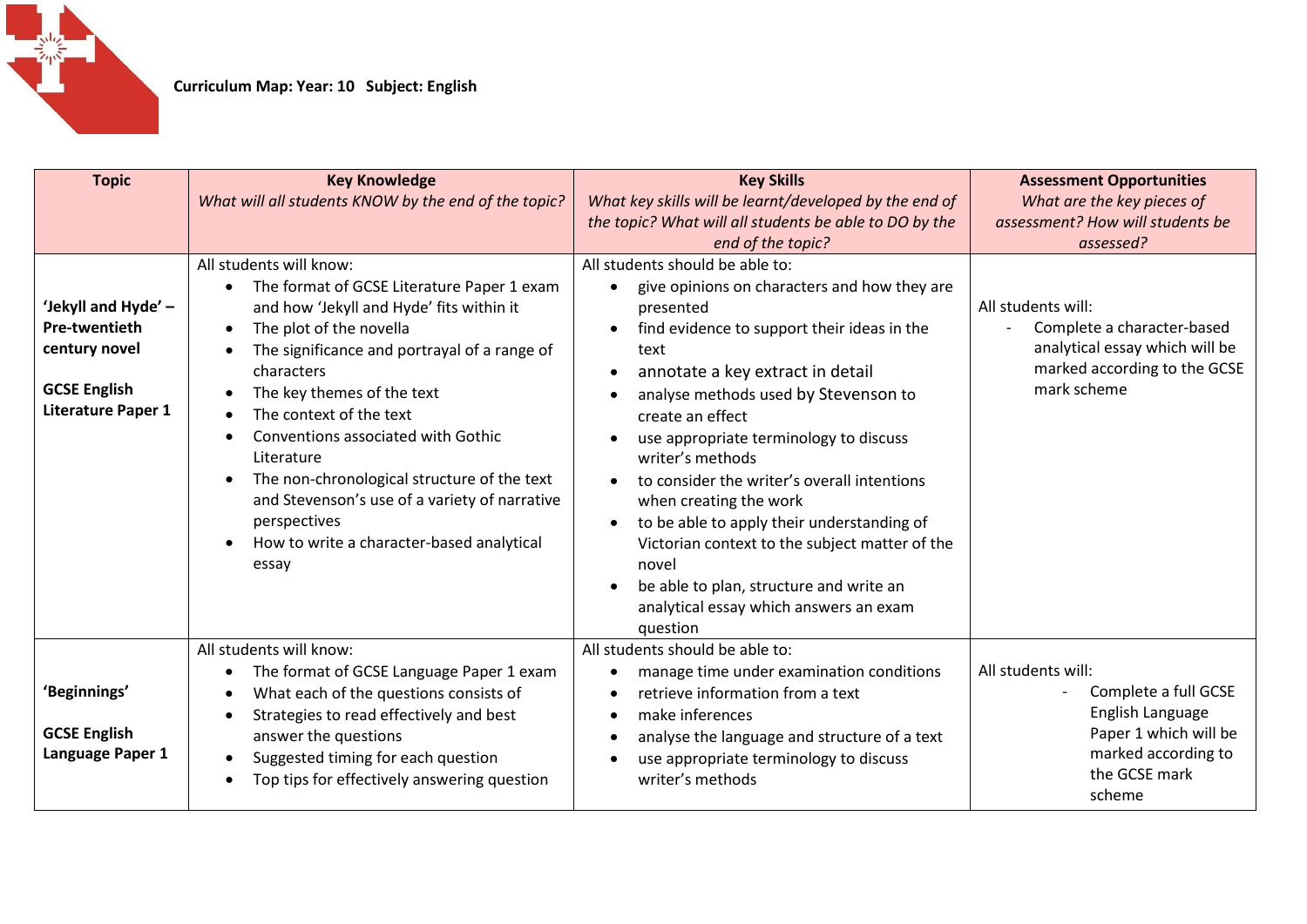|                                                                                                                                   |                                                                                                                                                                                                                                                                                                                                                                                                                                                                                                    | evaluate a statement about a text using<br>$\bullet$<br>evidence from it.<br>Plan, structure and write an effective<br>narrative<br>Devise a character by showing not telling<br>Proofread their own writing and correct their<br>mistakes                                                                                                                                                                                                                                                                                                                                                             |                                                                                                                                                                                                   |
|-----------------------------------------------------------------------------------------------------------------------------------|----------------------------------------------------------------------------------------------------------------------------------------------------------------------------------------------------------------------------------------------------------------------------------------------------------------------------------------------------------------------------------------------------------------------------------------------------------------------------------------------------|--------------------------------------------------------------------------------------------------------------------------------------------------------------------------------------------------------------------------------------------------------------------------------------------------------------------------------------------------------------------------------------------------------------------------------------------------------------------------------------------------------------------------------------------------------------------------------------------------------|---------------------------------------------------------------------------------------------------------------------------------------------------------------------------------------------------|
| 'Conflict poetry'<br>from the AQA -<br><b>Power and Conflict</b><br>anthology<br><b>GCSE English</b><br><b>Literature Paper 2</b> | All students will know:<br>7 of the war poems from the 'Conflict<br>cluster' of poems<br>Explore how poets from different times,<br>genders and cultures use the medium of<br>poetry to explore these themes.<br>Evaluate how poetic language is used to<br>convey complex meanings<br>They will investigate the way context<br>informs a text<br>Compare the poems<br>The format of GCSE Literature Paper 2 exam<br>and where the poetry fits within it<br>Strategies to best answer the question | All students should be able to:<br>give opinions on the poems<br>find evidence to support their ideas in the<br>text<br>annotate a poem in detail<br>analyse methods used by the writers to<br>create an effect<br>use appropriate terminology to discuss<br>writer's methods<br>to consider the writer's overall intentions<br>when creating the work<br>to be able to apply their understanding of<br>context to the subject matter of the novel<br>draw comparisons between the poems<br>$\bullet$<br>be able to plan, structure and write an<br>analytical essay which answers an exam<br>question | All students will:<br>Complete a comparative<br>analytical essay which will be<br>marked according to the GCSE<br>mark scheme<br>(This assessment will be part of their<br>end of year mock exam) |
| 'Snow and Surfing<br>papers'                                                                                                      | All students will know:<br>The format of GCSE Language Paper 2 exam<br>What each of the questions consists of<br>Strategies to read effectively and best<br>answer the questions<br>Suggested timing for each question                                                                                                                                                                                                                                                                             | All students should be able to:<br>manage time under examination conditions<br>retrieve information from a text<br>compare similarities and/or differences<br>make inferences<br>analyse the language of a text<br>$\bullet$                                                                                                                                                                                                                                                                                                                                                                           | All students will:<br>Complete a full English<br>Language Paper 2 which will<br>be marked according to the<br><b>GCSE</b> mark scheme                                                             |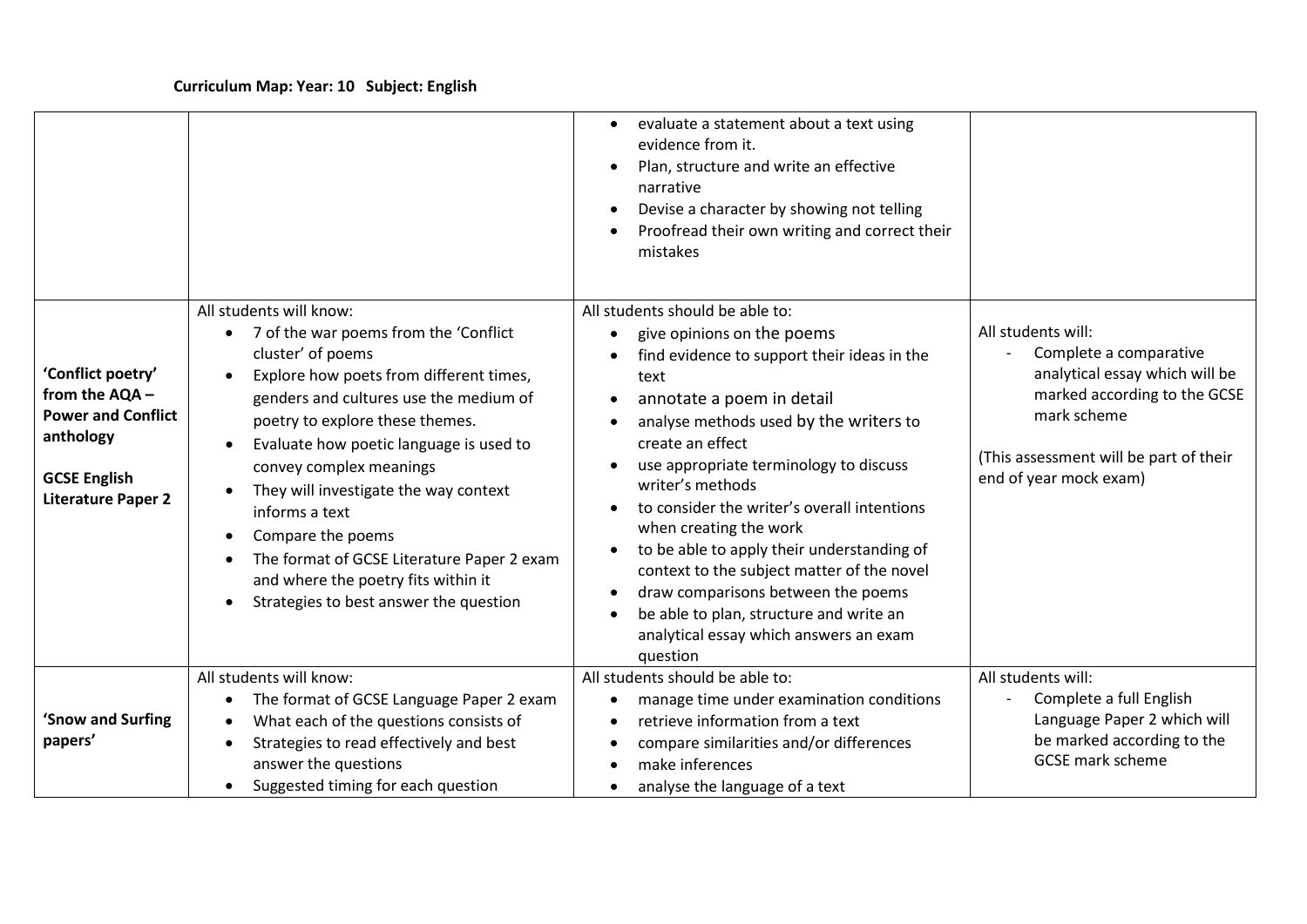| <b>GCSE English</b><br>Language Paper 2                                           | Top tips for effectively answering question<br>$\bullet$                                                                                                                                                                                                                                                                                                                                                                                                                         | use appropriate terminology to discuss<br>writer's methods<br>compare writers' attitudes or viewpoints and<br>how they show them<br>Plan, structure and write an effective piece of<br>opinion writing<br>Identify genre, audience and purpose of a text<br>and shape their own writing accordingly<br>Use rhetorical devices in order write<br>persuasively<br>Proofread their own writing and correct their<br>mistakes                                                                                                                                                                                                      | (This assessment will be part of their<br>end of year mock exam)                                                                  |
|-----------------------------------------------------------------------------------|----------------------------------------------------------------------------------------------------------------------------------------------------------------------------------------------------------------------------------------------------------------------------------------------------------------------------------------------------------------------------------------------------------------------------------------------------------------------------------|--------------------------------------------------------------------------------------------------------------------------------------------------------------------------------------------------------------------------------------------------------------------------------------------------------------------------------------------------------------------------------------------------------------------------------------------------------------------------------------------------------------------------------------------------------------------------------------------------------------------------------|-----------------------------------------------------------------------------------------------------------------------------------|
| 'An Inspector Calls'<br>Modern drama<br><b>GCSE English</b><br>Literature paper 2 | All students will know:<br>The format of GCSE Literature Paper 2 exam<br>$\bullet$<br>and how 'An Inspector Calls' fits within it<br>The plot of the play<br>$\bullet$<br>The significance and portrayal of a range of<br>characters<br>The key themes of the text<br>The context of the text<br>Conventions associated with drama and the<br>'Whodunnit' genre<br>The structure of the text and effect on the<br>audience<br>How to write a character-based analytical<br>essay | All students should be able to:<br>give opinions on characters and how they are<br>$\bullet$<br>presented<br>find evidence to support their ideas in the<br>text<br>annotate a key extract in detail<br>$\bullet$<br>analyse methods used by Priestley to create<br>an effect<br>use appropriate terminology to discuss<br>writer's methods<br>consider the effect of dramatic methods eg.<br>Lighting, staging, dramatic irony<br>to consider the writer's overall intentions<br>when creating the work<br>to be able to apply their understanding of<br>Edwardian and post war context to the<br>subject matter of the novel | All students will:<br>Complete a character-based<br>analytical essay which will be<br>marked according to the GCSE<br>mark scheme |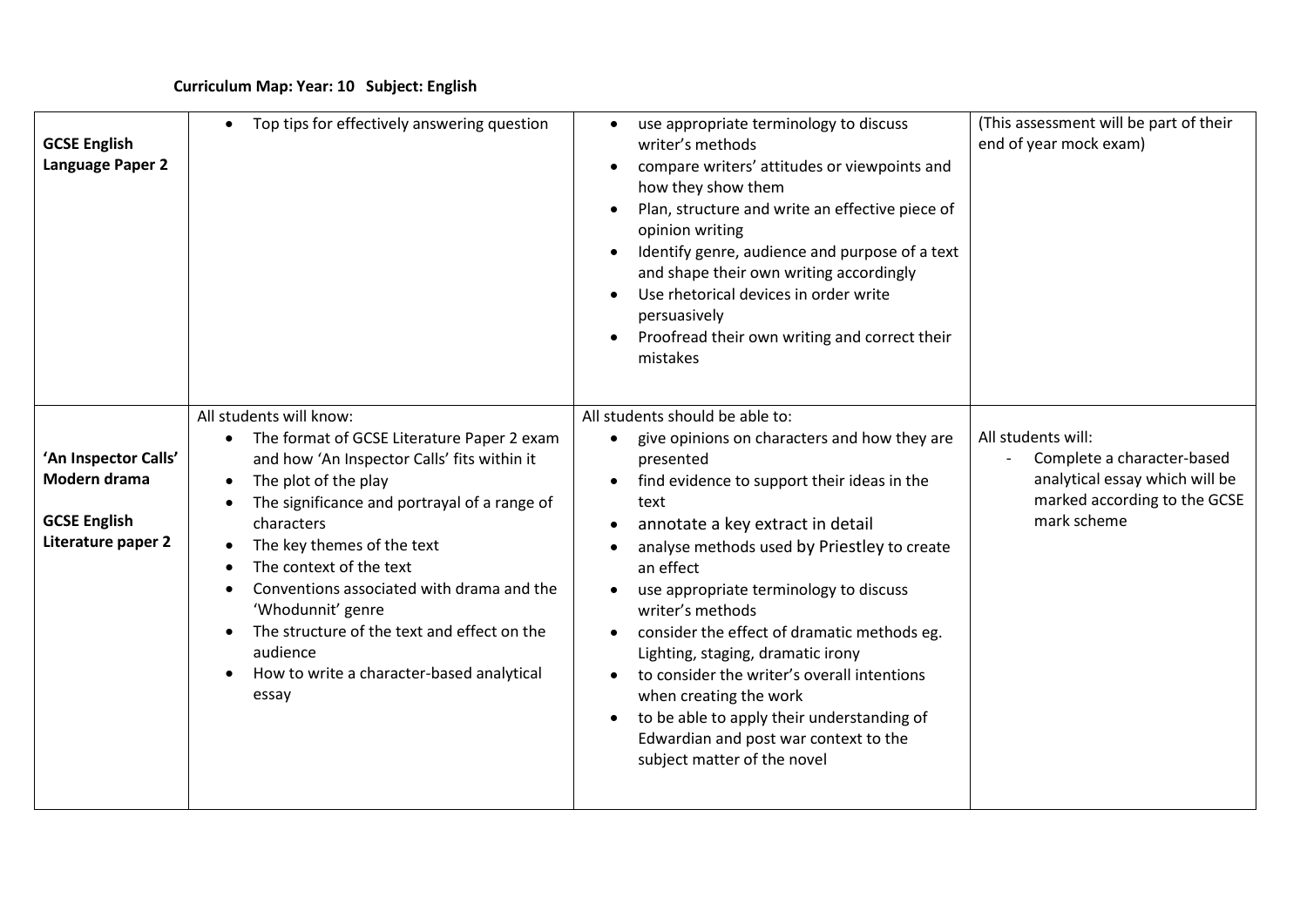|                                                                                                                                                                     |                                                                                                                                                                                                                                                                                                                                                                                                                                                                                | be able to plan, structure and write an<br>$\bullet$<br>analytical essay which answers an exam<br>question                                                                                                                                                                                                                                                                                                                                                                                                          |                                                                                                                                                                                                                                               |
|---------------------------------------------------------------------------------------------------------------------------------------------------------------------|--------------------------------------------------------------------------------------------------------------------------------------------------------------------------------------------------------------------------------------------------------------------------------------------------------------------------------------------------------------------------------------------------------------------------------------------------------------------------------|---------------------------------------------------------------------------------------------------------------------------------------------------------------------------------------------------------------------------------------------------------------------------------------------------------------------------------------------------------------------------------------------------------------------------------------------------------------------------------------------------------------------|-----------------------------------------------------------------------------------------------------------------------------------------------------------------------------------------------------------------------------------------------|
| The Power of<br>Spoken Word<br><b>GCSE English</b><br>Language - Spoken<br>Language<br>assessment                                                                   | All students will know:<br>• The format of GCSE Spoken Language exam<br>and how it is assessed<br>What makes an effective speech<br>A range of rhetorical devices and how to use<br>them effectively<br>How to plan, structure and present their<br>speech<br>How to make effective cue cards<br>How to present in an engaging way                                                                                                                                             | All students should be able to:<br>Demonstrate their speaking and listening skills<br>$\bullet$<br>by giving a presentation in a formal context.<br>Consider good examples of persuasive<br>$\bullet$<br>speeches<br>Plan and organise a presentation on a theme<br>$\bullet$<br>of their choosing.<br>Complete their GCSE English Language Spoken<br>Language presentation and answer questions<br>on their chosen topic                                                                                           | All students will:<br>Complete their formal GCSE<br>Spoken Language assessment<br>in front of their peers and<br>teacher. This will be assessed<br>and moderated using the<br>GCSE spoken language mark<br>scheme and moderation<br>materials |
| <b>The Power of Place</b><br><b>Romantic poetry</b><br>from the AQA -<br><b>Power and Conflict</b><br>anthology<br><b>GCSE English</b><br><b>Literature Paper 2</b> | All students will know:<br>3 of the Romantic poems from the 'Power<br>$\bullet$<br>cluster' of poems<br>Explore how poets from different times,<br>genders and cultures use the medium of<br>poetry to explore these themes.<br>Evaluate how poetic language is used to<br>convey complex meanings<br>They will investigate the way context<br>informs a text<br>Compare the poems<br>Review the format of GCSE Literature Paper<br>2 exam and where the poetry fits within it | All students should be able to:<br>give opinions on the poems<br>$\bullet$<br>find evidence to support their ideas in the<br>$\bullet$<br>text<br>annotate a poem in detail<br>$\bullet$<br>analyse methods used by the writers to<br>$\bullet$<br>create an effect<br>use appropriate terminology to discuss<br>writer's methods<br>to consider the writer's overall intentions<br>when creating the work<br>to be able to apply their understanding of<br>$\bullet$<br>context to the subject matter of the novel | All students will be assessed on these<br>skills in Year 11.                                                                                                                                                                                  |